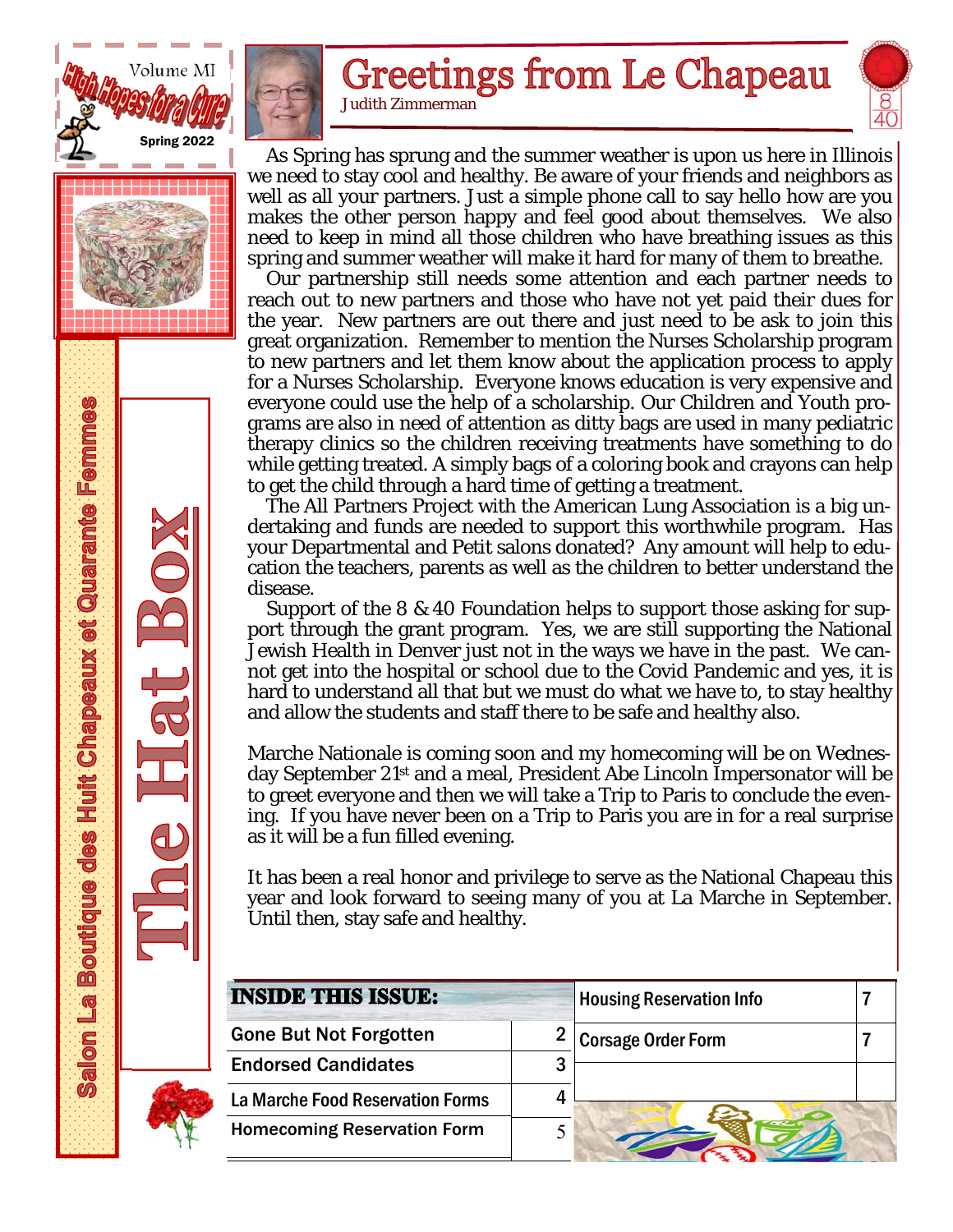

All things are possible to him who believes

## Gone But Not Forgotten



| <b>Dept</b> |     | <b>Salon First Name</b> | <b>Last Name</b> |           |     | <b>Dept</b> Salon First Name | <b>Last Name</b> |
|-------------|-----|-------------------------|------------------|-----------|-----|------------------------------|------------------|
| AL          | 185 | Ward                    | Charlotte        | <b>NE</b> | 766 | Stych                        | Dorothy          |
| AL          | 185 | Wilson                  | Rita D           | <b>NE</b> | 832 | Schwab                       | Judith           |
| AL          | 842 | French                  | <b>Sherry K</b>  | <b>NJ</b> | 799 | de Velasco                   | Madeline         |
| AZ          | 891 | Pederson                | <b>Betty J</b>   | <b>NJ</b> | 799 | Krawiec                      | Ladislava        |
| CA          | 32  | Gordon                  | Rita M.          | <b>NY</b> | 24  | Sabo                         | Fran             |
| CA          | 58  | <b>Jacobs</b>           | Elissa Ann       | <b>NY</b> | 24  | <b>Tucker</b>                | <b>Marion</b>    |
| ID          | 592 | Fletcher                | <b>Bebe</b>      | <b>NY</b> | 31  | <b>Bright</b>                | Emma G           |
| IL          | 53  | Hillmer                 | Norma            | <b>NY</b> | 31  | Proctor                      | <b>Janet</b>     |
| IL          | 53  | Lallish                 | Niki R           | <b>NY</b> | 121 | Dyer                         | Patricia         |
| IL          | 53  | Whitsell                | Eunice           | <b>NY</b> | 154 | Spina                        | Geraldine        |
| IN          | 126 | <b>Berkheimer</b>       | Donna            | <b>OH</b> | 101 | Conaway                      | Marceil          |
| IN          | 550 | Haynes                  | Connie           | <b>OH</b> | 101 | Darr                         | Marian           |
| IN          | 806 | Oxley                   | <b>Sharon A</b>  | <b>OH</b> | 165 | <b>Balge</b>                 | Ruth O           |
| MI          | 322 | <b>Bigelow</b>          | Eugenia          | <b>OH</b> | 165 | Kasarnich                    | Phyllis          |
| MI          | 862 | <b>Tyler</b>            | Mary             | PA        | 182 | Femea                        | <b>Bonnie</b>    |
| MO          | 94  | Choat                   | Arlene           | PA        | 318 | Gough                        | <b>Margaret</b>  |
| MO          | 116 | Hill                    | Rose             | <b>SD</b> | 3   | <b>Fuller</b>                | Phyllis          |
| MO          | 116 | La Venture              | Charlotte        | <b>TX</b> | 108 | <b>Givens</b>                | Miriam           |
| MO          | 116 | Wright                  | Patricia         | <b>TX</b> | 108 | Haydel                       | Frances          |
| <b>MO</b>   | 390 | Carrington              | Melba M          | <b>TX</b> | 108 | Seyfert                      | Patricia         |
| MO          | 491 | Cronin                  | Adeline          | <b>TX</b> | 283 | Foret                        | Josephine        |
| <b>MO</b>   | 764 | Wirth                   | Jill             | <b>TX</b> | 477 | Petit                        | <b>Betty A</b>   |
| <b>NE</b>   | 486 | Valentine               | Helen            | <b>WA</b> | 586 | <b>Trout</b>                 | <b>Shirley</b>   |

#### **When we are no longer able to change a situation, we are challenged to change ourselves.**

Just a reminder to send me a report of all deceased Partners with their Name, office held or was holding at time of death, and address for the next of kin, before August 1, 2022 Remember to send out sympathy cards, get well, thinking of you cards during the year. Keep track of cards sent for your report. **L'Aumonier Barb Rutherford** 

 Another reminder is to send Prayers, Poems, devotional thoughts for Le Chapeau Judy Prayer Book. Thanks to those Partners who have already sent in Prayers, and so forth very much appreciated.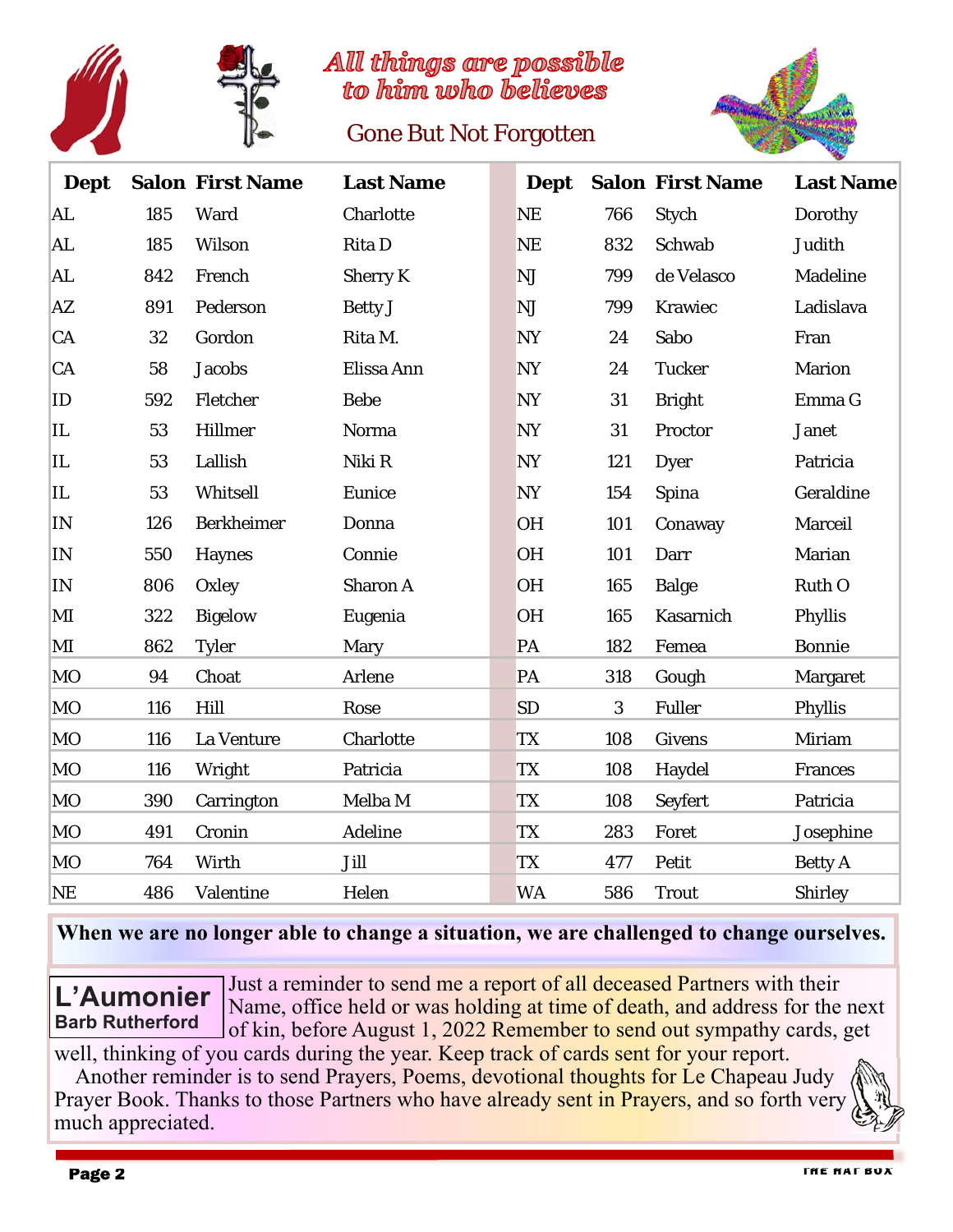Congratulations to Departemental Kentucky #48 for making goal. They now join Departemental South

Dakota #3. In addition: Alabama #8, Arizona #31,

New York #13 and Texas #32 made their 90% goal.

**Partnership** 

**Gail Roddy, Chairman** 

 We may be stumbling, but we will find comfort as we go hand-in-hand to get those last 562 or 18.55% as we head for the goal line.

 As this is being written, the partnership figures through April 30, 2022 are currently at 2,468 of our 3,030 goal or 81.45%.

#### *Thank you* **for our 131 new partners!**   *Congrats* **to Departemental Illinois #21 for their 19 new partners!**

 Western Division has taken the lead (84.03%) with Southern Division so close (84.01%). Central Division (82.73%) and Eastern Division (74.82%) are still in the running.

A good exercise for our heart is to bend down and help another up with paying her partnership dues. The finish line is close but there is still time *to make a difference! Thank you all for giving and being compassionate!* 

**Central Division Demi Chapeau Submitted by: Linda Sullivan** 

Spring!!! As we watched the trees and flowers begin to bloom, it renewed our spirit of HOPE. Summer!!!! As we move

toward the warm, lazy days of summer, our HOPE continues to grow, especially Hope for cure for our Special Children.

 I mentioned lazy days of summer, but, don't take that literally!!!!! Central Division Partners, please continue efforts of increasing our Partnership!!!

 At this writing, I am sorry to report that we have slipped a little behind, and now have two Divisions ahead of us.

 I had wonderful visits at the Ohio and Illinois Spring Pouvoir. Partners are doing great things!!!!!!!

# *H ope for a C ure for our Special Children!*

# **ENDORSED CANDIDATES FOR 2022 - 2023**

Le Chapeau National Lorene Bartos – Nebraska

Le Demi Chapeau National Linda Diebel – California

Le Demi Chapeau Central Division No Announced Candidate

Le Demi Chapeau Eastern Division Judith Tryba - Massachusetts

Le Demi Chapeau Southern Division Treva Kay Wildrick - Florida

Le Demi Chapeau Western Division Toia Hack - Washington

L'Archiviste Nationale Barbara Rutherford - Washington

L'Aumonier National Pamela Way - Arizona

La Concierge Nationale Doris Ann Werlinger – South Dakota

there is always hope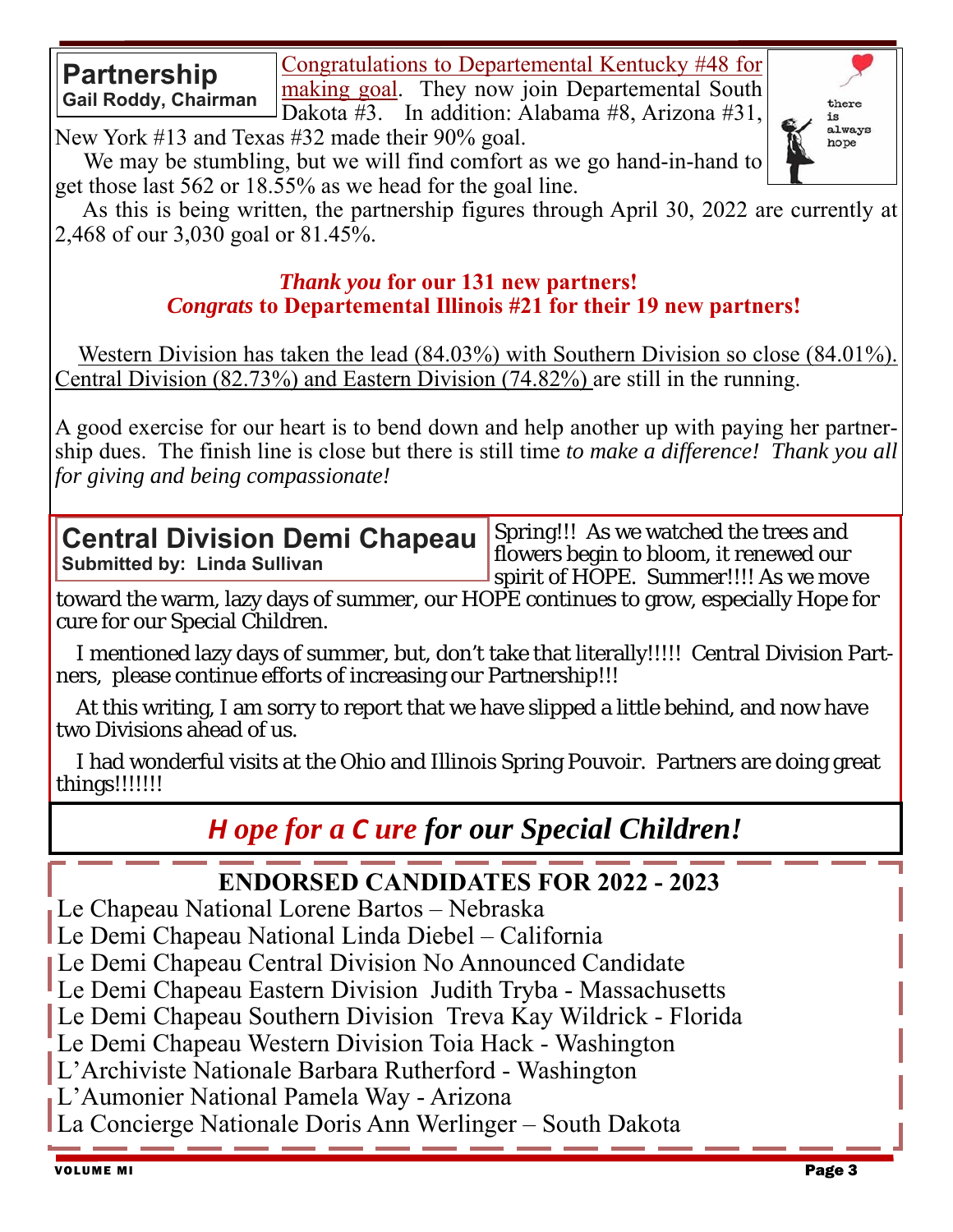| La Secretaire-Caissiere |
|-------------------------|
| Sandra Winchester       |

 **Great news!** I will be keeping the job as La Secretaire-Caissiere but I will not be able to attend Marche this year so please DO NOT bring anything

to Marche that you want sent back to the National office, go ahead and mail it.

|                                                   | <b>LA MARCHE MEALS RESERVATION FORM</b>                                                        |                   |  |
|---------------------------------------------------|------------------------------------------------------------------------------------------------|-------------------|--|
|                                                   | Luncheon – by Division                                                                         | <b>HUPE</b>       |  |
|                                                   | $Cost - $28.00 - Deadline is September 1,2022$                                                 | RARK FOR A CULTER |  |
|                                                   |                                                                                                |                   |  |
|                                                   |                                                                                                |                   |  |
|                                                   |                                                                                                |                   |  |
|                                                   | Dietary restrictions<br><u>Dietary restrictions</u>                                            |                   |  |
|                                                   |                                                                                                |                   |  |
|                                                   | Chef Salad with Ranch & Italian<br>OR                                                          | Hamburger & Fries |  |
| Both include iced water or iced tea and cookies.  |                                                                                                |                   |  |
|                                                   | <b>INSTALLATION BANQUET</b> \$38.00 per person                                                 |                   |  |
|                                                   |                                                                                                |                   |  |
| Departemental _______________                     |                                                                                                |                   |  |
|                                                   |                                                                                                |                   |  |
|                                                   | Check # Amount                                                                                 |                   |  |
| <b>Entree:</b><br><b>Example 13 Both Include:</b> |                                                                                                |                   |  |
| Roast Beef                                        | Garden salad with Honey Raspberry Vinaigrette and Ranch                                        |                   |  |
| Chicken Provencal                                 | <b>Mashed Potatoes</b>                                                                         |                   |  |
|                                                   | Hari Coverts & Carrots                                                                         |                   |  |
|                                                   | Carrot Cake                                                                                    |                   |  |
|                                                   | Water, coffee or iced tea                                                                      |                   |  |
|                                                   | Separate reservation slips for each person attending would be appreciated!!!!                  |                   |  |
|                                                   | All checks are to be payable to La Boutique Nationale and mailed to: Sandra Winchester, PO Box |                   |  |
|                                                   | 1108, Lake Dallas, Texas 75065-1108. You may write one check for all meals.                    |                   |  |
|                                                   | Deadline is September 1, 2022. Please remember, deadlines are for a reason!                    |                   |  |
| <b>VOLUME M</b>                                   |                                                                                                | Page 4            |  |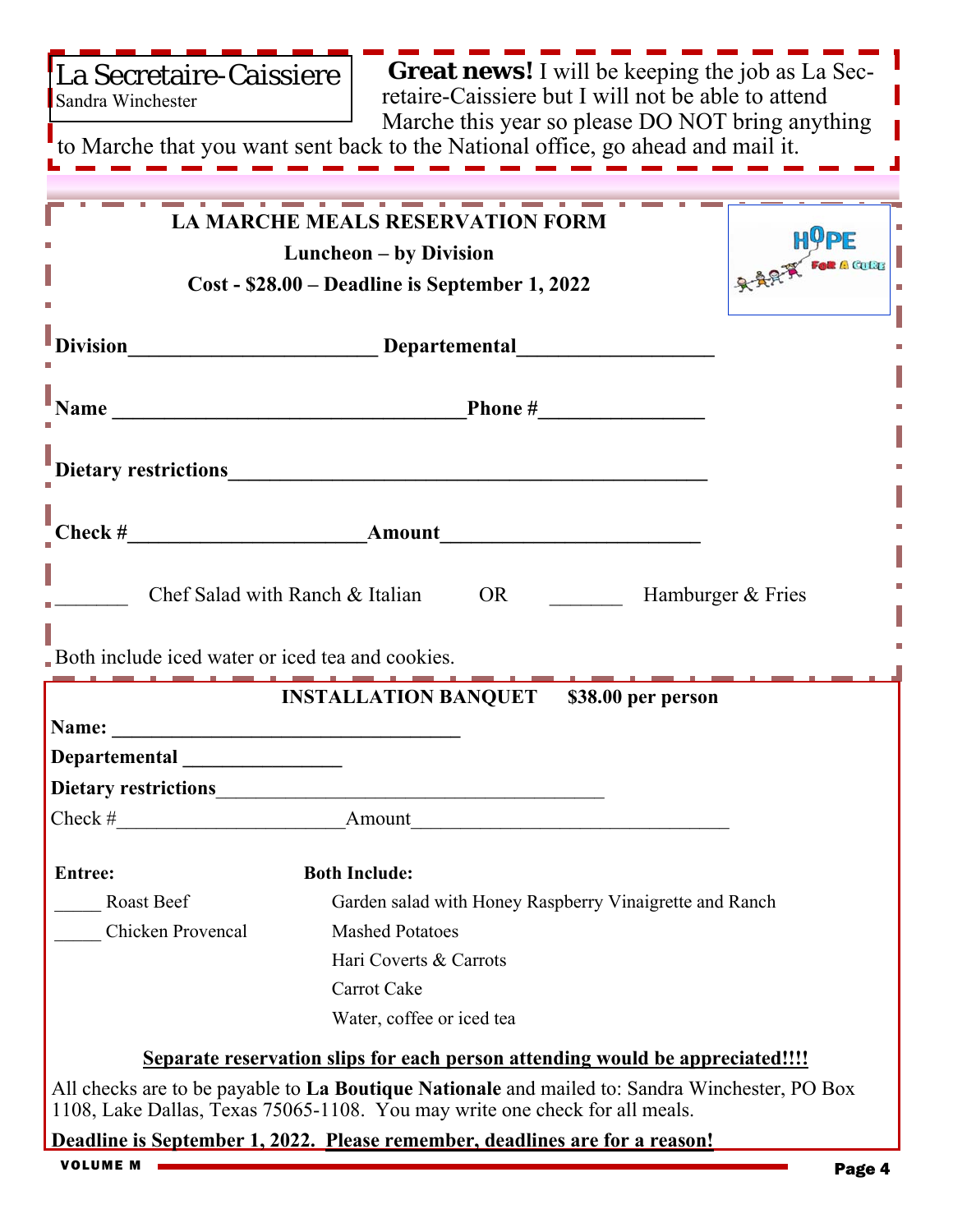#### **National Chapeau Judy's Homecoming**

Come join the fun at the Homecoming for Chapeau Judy as we contin-

ue to HOPE FOR A CURE. The Homecoming will be on Wednesday evening September 21st at 6:30 p.m. in the ballroom of the President Abraham Lincoln Hotel with a meal of meat loaf, scalloped potatoes, broccoli, salad, strawberry cheese cake with coffee and iced tea.

Cost to be \$30.00 and meals must be prepaid. Deadline for reservations will be September 10, 2022. Making checks payable to Madison County Salon 53 and send to Ethellynn Neville with the snip sheet below.

**Come join the fun and fellowship as a President Abraham Lincoln impersonator will be around to greet everyone and following the meal we will have a Trip to Paris put on by the partners of Indiana.** 

\*\*\*\*\*\*\*\*\*\*\*\*\*\*\*\*\*\*\*\*\*\*\*\*\*\*\*\*\*\*\*\*\*\*\*\*\*\*\*\*\*\*\*\*\*\*\*\*\*\*\*\*

Reservations for Departemental de

Name of Partners

Number of reservations at \$30.00 per partner

Make Checks payable to Madison County Salon 53 Send

to Ethellynn Neville, 1515 N. Lincoln #24, Springfield, IL 62702

# **National Contacts 2021-2022**

**Le Chapeau**  Judy Zimmerman 5531 Oak St Highland, IL 62249-3155

**jzimmer@siue.edu** 

c/ 618-675-3396

**Le Demi Chapeau**  Lorene Bartos, 7441 San Mateo Ln. Lincoln, NE 68516-5835 **ledemi@8and40.org**  c/ 402-310-3481

h// 402-423-7541

**Divisional Demi Chapeau** 

**Central Le Demi Chapeau** 

Linda Sullivan 917 W Sunrise Drive Wichita, KS 67217-5339 **central@8and40.org** 

c/316-619-9834

**Eastern Le Demi Chapeau**  Debbie Knickerbocker

38A N Main St Windsor Locks, CT 06096 **eastern@8and40.org** 

c/860-967-5367 **Southern Le Demi Chapeau**  Patricia Murray PO Box 40 Gillette, AR 72055-0044 **southern@8and40.org** 

c/501-681-6905

#### **Western Le Demi Chapeau**

Doris Ann Werlinger 4295 Sturgis Rd Rapid City, SD 57702-0301 **western@8and40.org**  h/605-348-6311

**La Concierge**  Pamela Way 22 Quail Hallow Dr Payson, AZ 85541 **laconcierge@8and40.org** c/928-978-6560

**La Secretaire-Caissiere**  Sandra Winchester, PO Box 1108 Lake Dallas, Texas 75065-1108 **lasecretaire@8and40.org** 

c/ 940-230-0919 **L'Archiviste**  Linda Diebel 5432 Fertile St Lynwood, CA 90262-5511 **larchiviste@8and40.org**  h/310-631-0702 c/310-293-8257

**L'Aumonier**  Barbara Rutherford **PO Box 4508 Wenatchee, WA 98807-4508 laumonier@8and40.org**  c/ 509-670-9971

**L'Avocate**  Vickey Zwall 709 Hilltop Paris, KY 57325-6326 **lavocate@8and40.org**  c/928-919-6334

**Hat Box Editor** 

Sherrie Tucker, 5117 E 22nd Pl Tulsa, OK 74114-2233 **hatbox@8and40.org**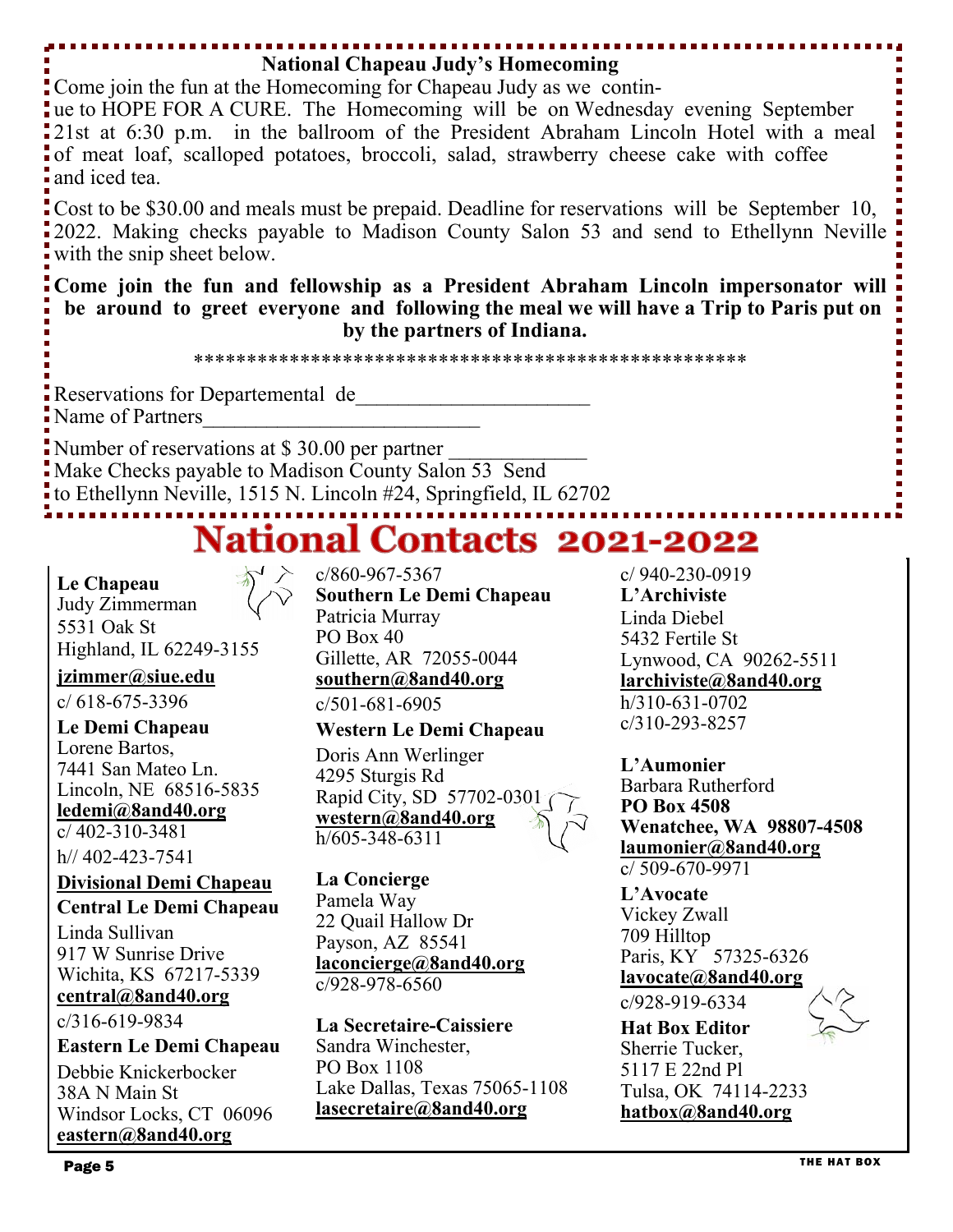#### **CALL TO THE ONE HUNDRETH ANNUAL LA MARCHE NATIONALE**

In accordance with the Nationale Constitution and Bylaws, and by the authority vested in me as Le Chapeau National of La Boutique Nationale des Huit Chapeaux et Quarante Femmes, I hereby issue the Call to the One Hundredth Annual La Marche Nationale, to be held at the President Abraham Lincoln – Springfield Hotel– 701 E. Adams Street., Springfield, Illinois 62701, Thursday September 21 through Saturday September 24, 2022.

#### **PURPOSE:**

To elect officers for the ensuing year;

To receive and take action on any proposed changes to the Constitution and Bylaws;

To receive and take action on any proposed changes to the Handbook;

To receive and take action on any proposed changes to the Ritual;

To receive reports of National Officers and Chairmen; and,

To transact such other business as may come before La Marche.

**Find a purpose to serve, not a lifestyle to live.** 

#### **REPRESENTATION:**

#### **Delegates and Alternates:**

Each Salon Departemental shall be entitled to five (5) elected Delegates and an additional Delegate for each five hundred (500) Partners or major fraction thereof, whose current dues shall have been received in Salon National Headquarters not less than thirty (30) days prior to said Marche, and one (1) Alternate for each elected Delegate.

Les Marche Departementaux shall elect the Delegates and Alternates not less than thirty (30) days before

La Marche Nationale. Pouvoir Members have an Alternate, said Alternate being the retiring Le Chapeau Departemental.

If elected and attending, the retiring Le Chapeau Departemental shall be the first Delegate and the incoming Le Chapeau Departemental shall be the second Delegate.

Delegates-at-Large are National Officers, National Chairmen of Standing Committees, National Pouvoir Members and Les Chapeaux National Passè in good standing. If a National Officer or National Chairman is either a National Pouvoir Member or Le Chapeau National Passè, she will cast one (1) vote only, that vote to be cast with her respective Departemental.

Regional and Divisional Chairmen, Members of National Committees, or Departemental Officers have no vote unless the Partner is a regular Pouvoir Member or duly elected Delegate.

Les Chapeaux Departementaux may attend Le Pouvoir National as observers without voice or vote.

#### **REGISTRATION:**

Registration fee is \$20.00. All packets and Credentials are to be picked up by the Chairman of the Delegation or her representative, upon surrender of the duplicate Credential sheet. The Chairman of the Delegation, or her representative, may pick up packets for pre-registered Delegates at the Nationale Headquarters Office.

#### **ATTEST:**

Judy Zimmerman Sandra Winchester

Le Chapeau National La Secretaire Nationale

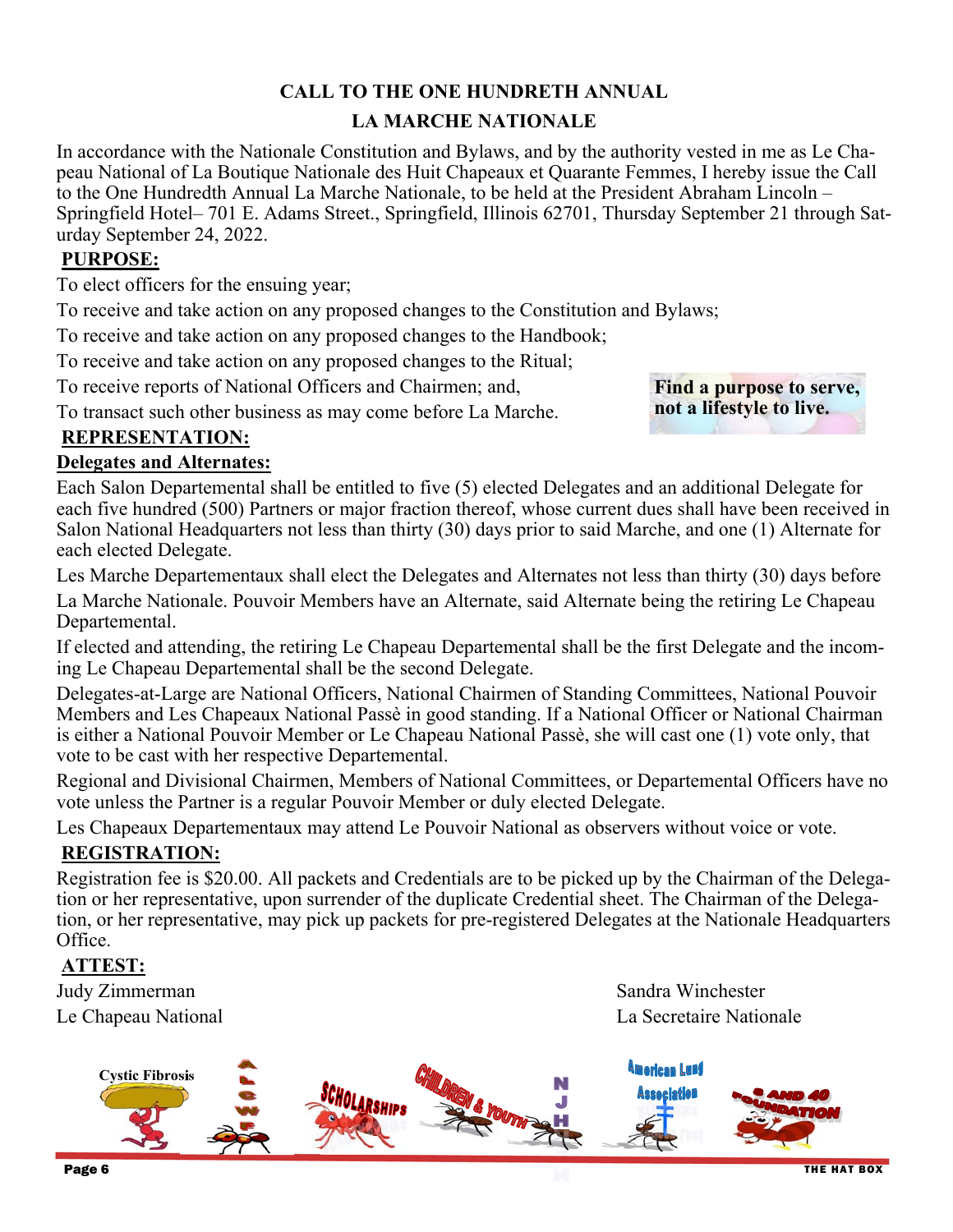#### MARCHE HOUSING RESERVATION INFORMATION

100th Annual La Marche Nationale

September 21 – September 24, 2022

### **President Abraham Lincoln Springfield – 701 E. Adams St., Springfield, IL 62701**

855-516-1090 Group Code: – **Salon National 8&40**

Attendees are to contact the hotel directly at 855-516-1090 or follow this link to book online:

### **www.my-event.hilton.com/salonnationalseptember/**

**Room rate**: All room rates are subject to current applicable occupancy tax rate

Single, Double, Triple or Quad - **\$120**

**Parking:** Complimentary self parking (one per room). For complimentary shuttle to / from airport to hotel call 217-544-8800, Dial 0 for front desk.

**Deadline** for Housing Reservation is **September 6, 2022**. You will be charged one night if not cancelled with the hotel by 4:00 PM on the night of arrival.

## **LA MARCHE 2022 CORSAGE ORDER FORM**

The corsage order date deadline will be August 15, 2022.

There will not be corsages available for sale at LA Marche. All corsages must be pre-ordered. Send all orders to Luella Buske, 904 N. Van Buren St., Litchfield, IL 62056‐1555 along with a check made payable to Madison County Salon 53.

 All Corsages cost \$10.00 each and are three white carnations with red ribbon accent and diamond crystals on the petals.

Name of person ordering the corsages

Number of corsages Check amount enclosed \$

Departemental Phone Number Name of person picking up corsages

(Only one person per Departemental to pick up corsages)

Spent with family SECOND

**TIME** 

**Dept. d' Arizona** 

Salon 125 Fundraiser

Maricopa Salon 125 held their annual tea party fundraiser in April. The Dept. Chapeau Margaret Ellis was making her official visit and National La Concierge Pamela Way was there with Past National

Chapeau Sharon Alley to help Salon 125 Chapeau Sherry Jones celebrate the National Eight and Forty's 100th birthday. Other Departement officers and salon officers were also in attendance. A wonderful time was had by all and lots of money was raised for our children.